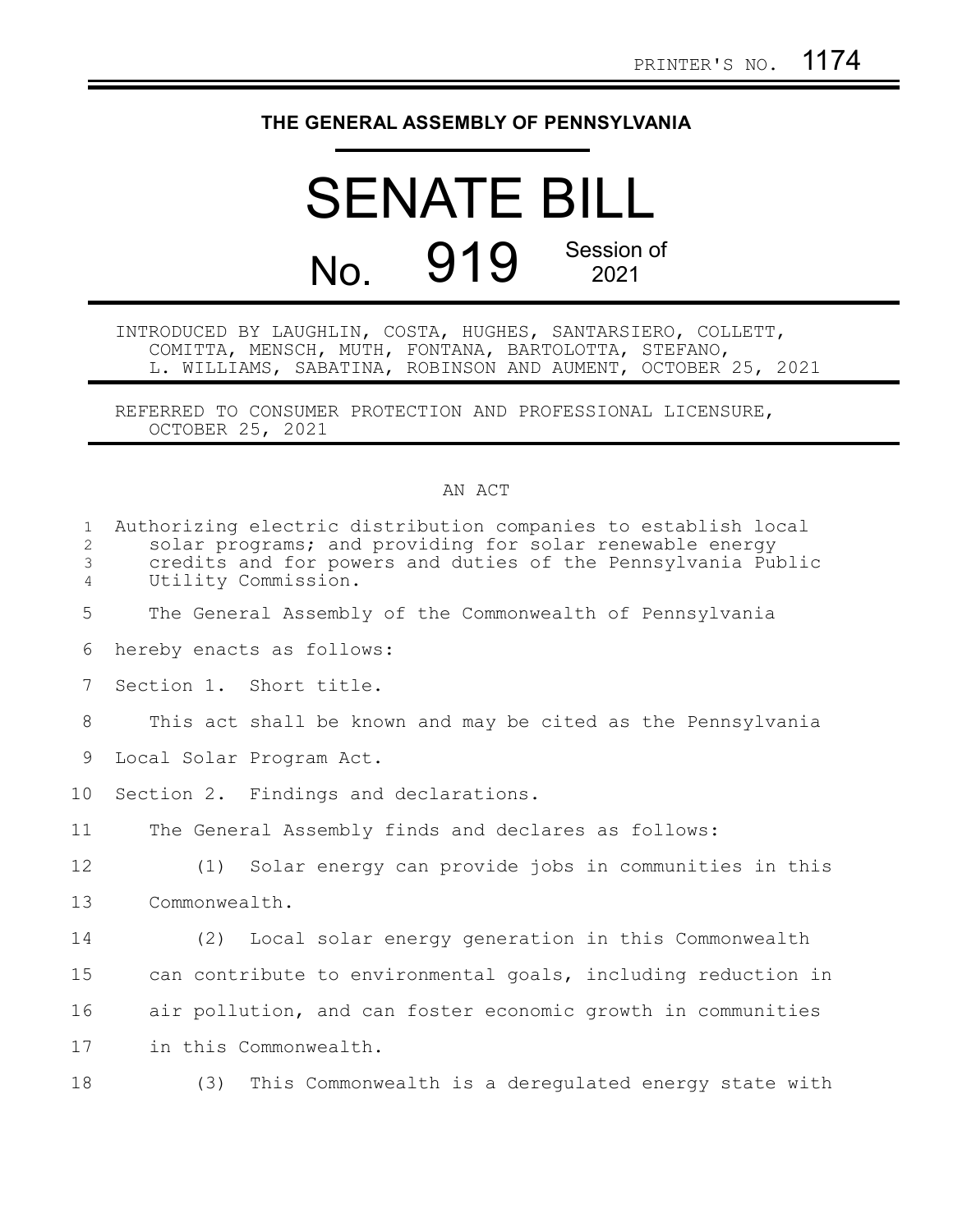competitive retail markets, making top-down renewable energy programs more difficult to implement than in vertically integrated states. 1 2 3

(4) Many residents of this Commonwealth are unable to participate in solar energy generation because they are constrained by the physical attributes of their home or business, such as roof space, shading or ownership status. 4 5 6 7

(5) Low-income customers are generally unable to choose to purchase renewable electricity through the retail market due to utility program rules that prohibit shopping for customer assistance program participants or put limits on costs, which disqualifies renewable energy with its cost premium. 8 9 10 11 12 13

14

(6) The intent of this act is to:

(i) Allow electric customers of this Commonwealth to use electricity produced by local solar generation within this Commonwealth. 15 16 17

(ii) Support the growth of solar energy projects constructed in communities within this Commonwealth. 18 19

(iii) Allow low-income customers an opportunity to participate in the green economy by electing renewable energy from local solar generation within this Commonwealth while maintaining participation in customer assistance programs. 20 21 22 23 24

Section 3. Definitions. 25

The following words and phrases when used in this act shall have the meanings given to them in this section unless the context clearly indicates otherwise: 26 27 28

"Commission." The Pennsylvania Public Utility Commission. "Developer." A third-party entity under contract with an 29 30

20210SB0919PN1174 - 2 -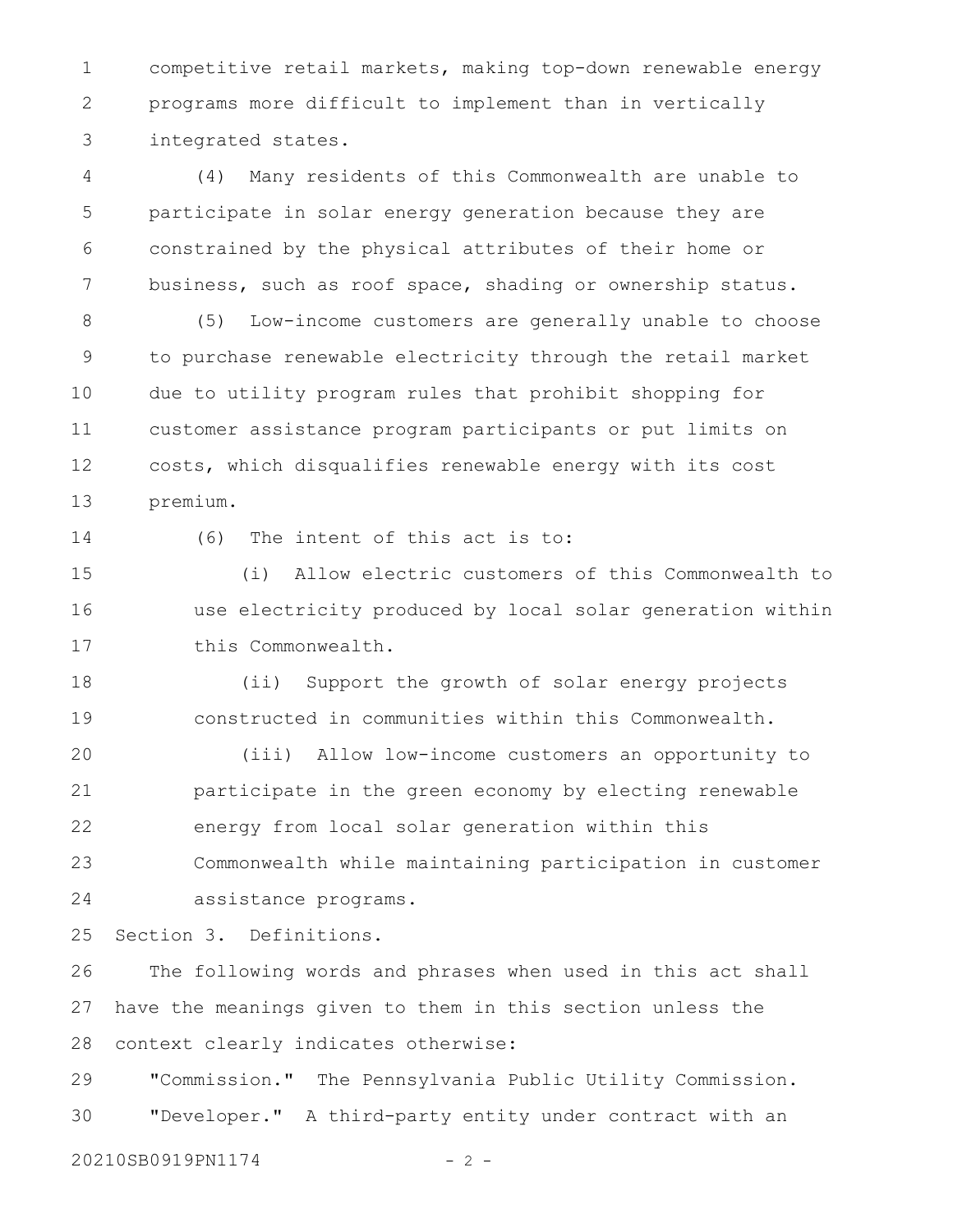electric distribution company to build, own, operate and maintain a local solar facility. The term does not include a subsidiary or affiliate of an electric distribution company. 1 2 3

"Electric distribution company." As defined in 66 Pa.C.S. § 2803 (relating to definitions). 4 5

"Local solar facility." A facility that meets all of the following: 6 7

(1) Generates electricity through the use of a photovoltaic solar device. 8 9

(2) Is connected to the electric distribution grid serving this Commonwealth. 10 11

(3) Is located in the service territory of an electric distribution company under the jurisdiction of the commission. 12 13 14

(4) Delivers electricity to the distribution system operated by an electric distribution company operating in this Commonwealth. 15 16 17

(5) Has an electric nameplate capacity that does not exceed 20 megawatts. 18 19

"Local solar program." A local solar program that is established under section 4(a) and offered by an electric distribution company. 20 21 22

"Low-income customer." An in-State retail end user of an electric distribution company that participates in the electric distribution company's customer assistance program. 23 24 25

"RTO." A regional transmission organization that coordinates the movement of wholesale electricity in a geographic region that includes this Commonwealth and other states. 26 27 28

"Solar energy rate." The cent-per-kilowatt-hour rate to be charged to subscribers, which includes generation, capacity and 29 30

20210SB0919PN1174 - 3 -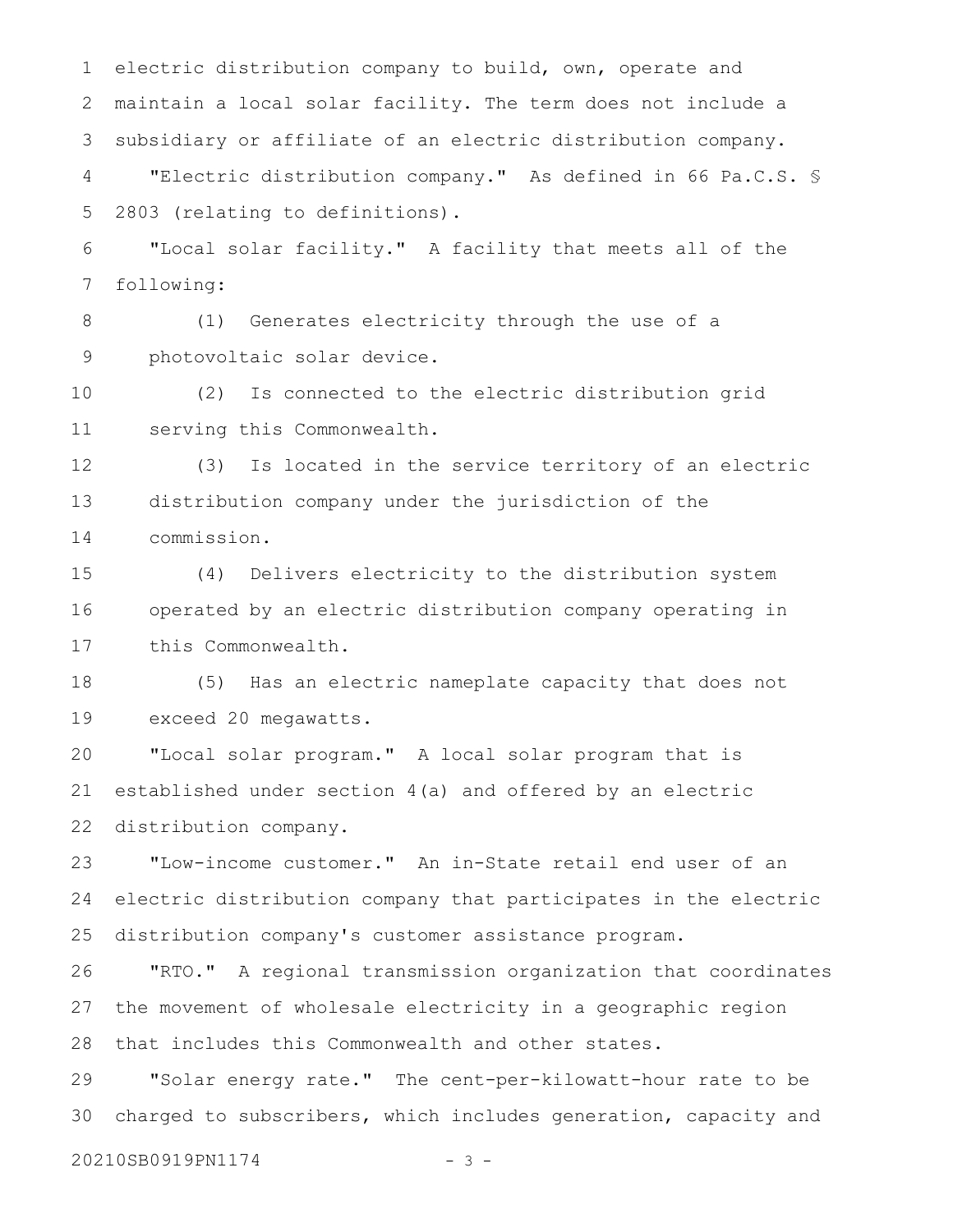transmission costs and developer administrative fees, electric distribution company administration and system fees and taxes. "Subscriber." A retail customer of an electric distribution company that elects to purchase electricity produced by a local solar facility through a local solar program. 1 2 3 4 5

Section 4. Local solar programs. 6

(a) Establishment.--An electric distribution company under the jurisdiction of the commission may establish a local solar program. If an electric distribution company elects to establish a local solar program under this section, the following shall apply: 7 8 9 10 11

(1) A local solar facility shall be constructed, owned, operated and maintained by a developer under contract with the electric distribution company. The developer may not be owned or operated by the electric distribution company. 12 13 14 15

(2) A developer shall be selected by a request for proposals open to interested entities. The request for proposals shall clearly define the division of responsibilities and compensation concerning program marketing, customer service, metering, operation, market settlement, excess generation, low-income segmentation and customer pricing. 16 17 18 19 20 21 22

(3) Subject to approval by the commission, the electric distribution company shall enter into a long-term power purchase agreement with the developer to purchase all power produced by a project, with a minimum term of 15 years and a maximum term of 25 years. 23 24 25 26 27

(4) A developer shall be responsible for all RTO interconnection and electric distribution interconnection costs, the settlement of subscriber load through the RTO 28 29 30

```
20210SB0919PN1174 - 4 -
```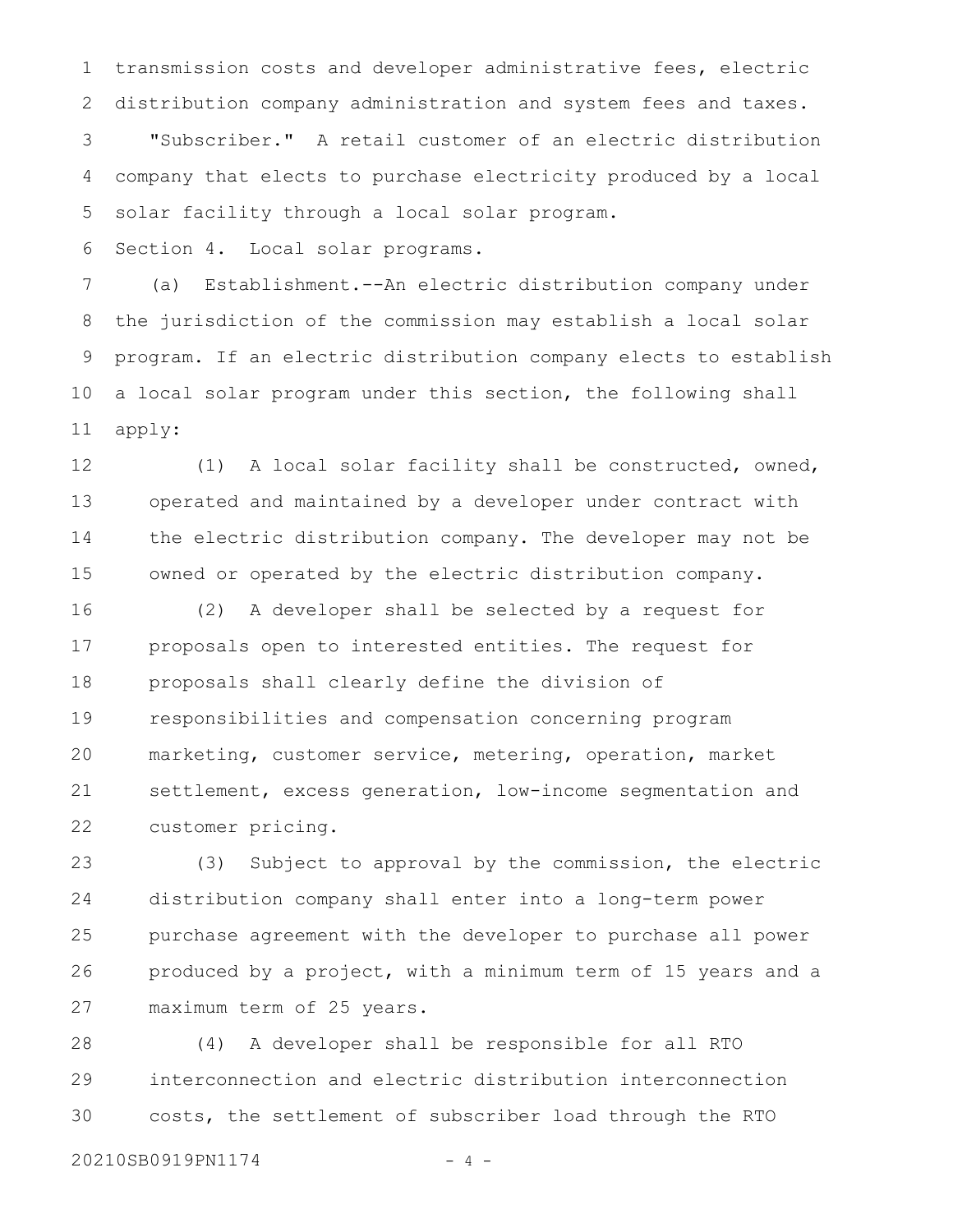interconnection market, costs and credits associated with subscriber settlement through RTO interconnection and other costs related to the operation of the facility. 1 2 3

(5) No unsubscribed generation may be subject to the rules and compensation specified between the developer and the electric distribution company. No costs pertaining to unsubscribed energy may be passed on to ratepayers by the electric distribution company. 4 5 6 7 8

(b) Subscribers.-- 9

(1) A customer served by an electric distribution company that elects to offer a local solar program shall be provided an opportunity to subscribe to the local solar program of the customer's electric distribution company, subject to the following customer eligibility criteria: 10 11 12 13 14

(i) Except as provided under subparagraph (iii), all residential and small commercial and industrial customers, as defined by the electric distribution company's tariff and rules, shall be eligible to participate. 15 16 17 18 19

(ii) A customer that participates in the electric distribution company's customer assistance program shall be eligible to participate in accordance with the limits under subsection (f). 20 21 22 23

(iii) A customer that receives net metering service may not participate. 24 25

(2) A subscription under paragraph (1) shall allow a customer to purchase renewable electricity produced by a local solar facility interconnected to the electric distribution company's system. 26 27 28 29

(3) The solar energy rate shall be reflected in the per-20210SB0919PN1174 - 5 -30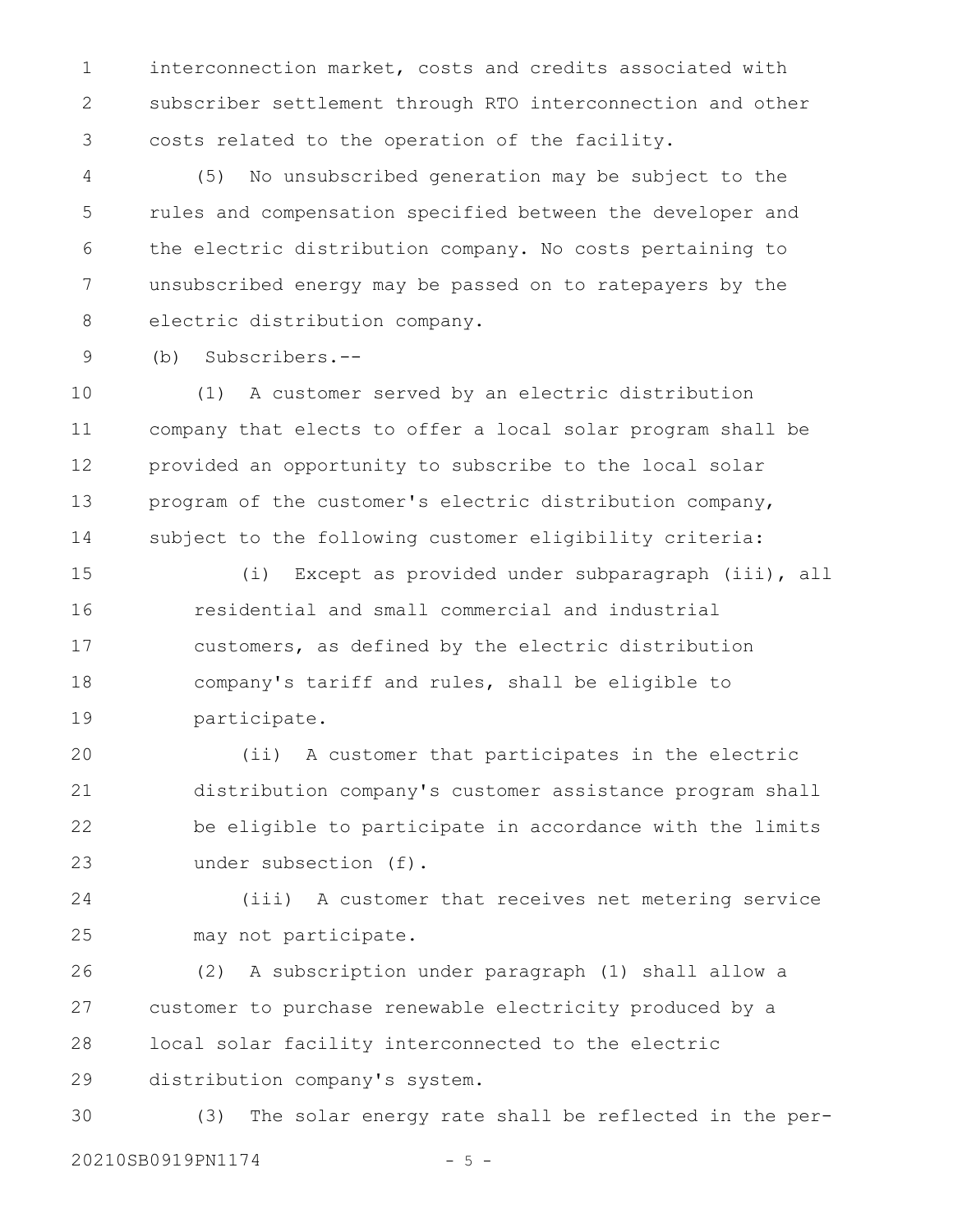kilowatt-hour charge for energy on the bill of the customer. Subscription to a local solar program may not impact other charges on a customer bill, including transmission and distribution charges and customer fees. 1 2 3 4

(4) An electric distribution company may not charge a sign-up fee or other additional charge to a subscriber. 5 6

(5) A customer shall subscribe for the customer's entire electricity use per account, or a percentage of a customer's account, as permitted by an electric distribution company's local solar program. 7 8 9 10

(6) A subscriber may cancel a subscription at any time at no cost to the subscriber. An electric distribution company may not apply cancellation fees. 11 12 13

(7) A subscription may be transferred to another service address within the electric distribution company's service territory until the subscriber cancels the subscription. 14 15 16

(8) A subscription shall be available on a first-come, first-served basis. If a local solar program is fully subscribed, the electric distribution company shall maintain a wait list and allow additional customers to subscribe if additional subscriptions become available, in the order of the wait list. 17 18 19 20 21 22

(c) Cost recovery.-- 23

(1) All costs of development and operation of a local solar program shall be incorporated into the solar energy rate charged to a subscriber for energy usage. 24 25 26

(2) An electric distribution company shall be allowed to recover all costs of the program, including implementation and reasonable administrative costs from each subscriber, subject to commission approval. 27 28 29 30

20210SB0919PN1174 - 6 -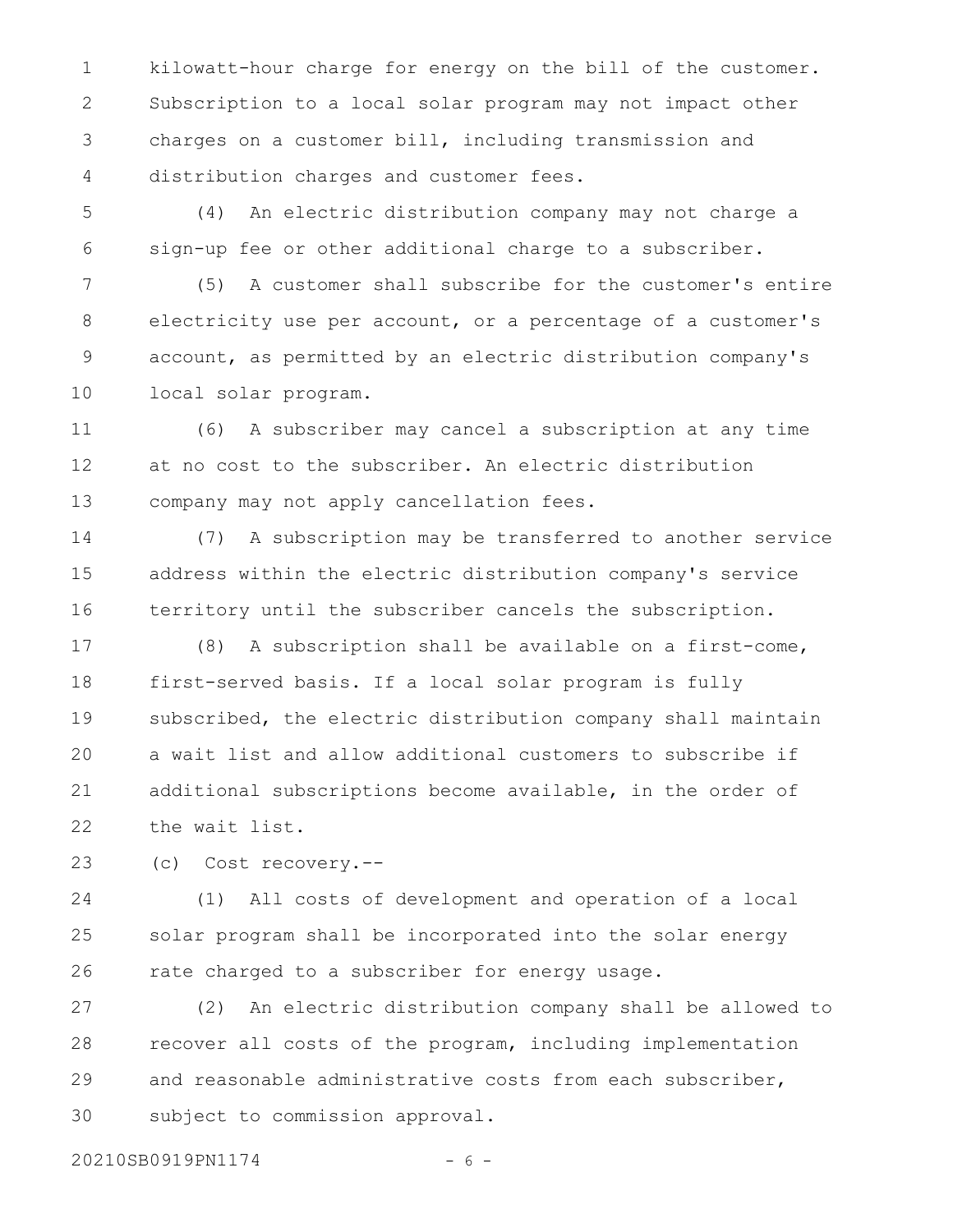(d) Solar renewable energy credits.--Each solar renewable energy credit generated by a local solar program shall count toward the electric distribution company's compliance with the act of November 30, 2004 (P.L.1672, No.213), known as the Alternative Energy Portfolio Standards Act. 1 2 3 4 5

6

(e) Low-income customers.--

(1) A portion of a local solar facility's output in kilowatt hours shall be reserved for subscription by lowincome customers. The amount of output reserved for lowincome participation shall be from a minimum of 5% to a maximum of 15%. 7 8 9 10 11

(2) The electric distribution company shall set the lowincome customer reservation prior to issuing the request for proposal to a developer. 12 13 14

(3) A low-income customer subscribing to a local solar program shall: 15 16

(i) Remain eligible for an electric distribution company's customer assistance program. 17 18

19

20

(ii) Pay a rate not to exceed the electric distribution company's price-to-compare.

(f) Implementation and evaluation.-- 21

(1) Within 120 days of the effective date of this section, the commission shall establish procedures for reviewing and approving a local solar program. 22 23 24

(2) The commission shall establish regulations for approving the request for proposal process and results, including the cost for energy, which shall be fixed over the life of the contract. 25 26 27 28

(3) The commission shall establish a process for evaluating local solar programs within the first year 29 30

20210SB0919PN1174 - 7 -